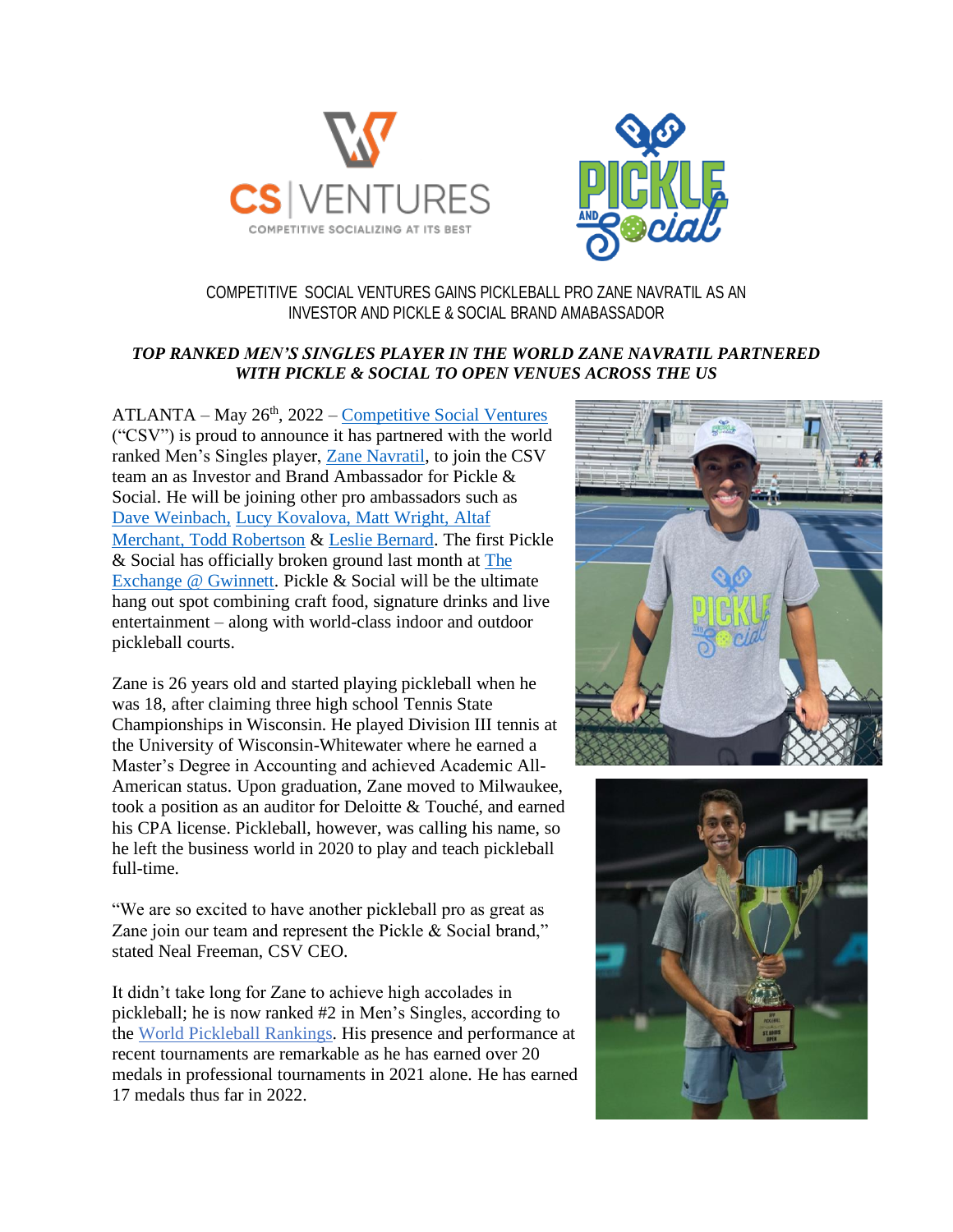"With the constant growth of the sport, pickleball facilities are spreading like wildfire across the country. Given my unique position as a player and instructor, I am fortunate to be able to visit hundreds of facilities annually. The current open and operating CSV venues have proven to show the importance CSV places on creating experiences with first-in-class quality and hospitality throughout all venues," stated Zane Navratil, Pickleball Pro. "Along with this team's leadership and commitment to excellence, I am beyond excited to Join the CSV family and do my part to make Pickle & Social a must stop destination for all."

Zane regularly teaches pickleball clinics across the country and is known for a teaching style that is both efficient and methodical, as well as engaging and fun. He has helped thousands of players improve their game through his clinics and private lessons. His drive and competitive personality are well balanced with his silly sense of humor and ability to have fun with his partners, competitors, and students.

"Having such an iconic player like Zane join our Pickle & Social team not only as a Brand Ambassador, but to also have him invest in CSV, we know we are onto something big. We could not be more ecstatic to have him represent the next best thing in the pickleball community," stated Joe Reardon, CSV General Partner.

When Zane isn't on the court, you'll likely find him at home with his girlfriend Jenny and his puppy Murray, either sitting on a patio enjoying a good taco or on a hike. Pickle & Social will not only bring individuals together, but it will also be a place for everyone and anyone to enjoy quality time together to create lasting memories.

The first Pickle & Social location is expected to open this Spring 2023 in Buford, GA and in Alpharetta in Summer 2023. There are multiple sites in discussion for expansion nationwide. To learn about investment opportunities with CSV, visit [www.cosoventures.com.](http://www.cosoventures.com/)

## About Pickle & Social

Pickle & Social will be a unique combination of indoor and outdoor pickleball courts, table tennis, and an outdoor gathering space known as The ACL Yard, with a stage for live music. Pickle & Social is a full-service restaurant and bar, with a chef-inspired menu that offers fresh American classics made from high-quality ingredients with healthy, decadent, gluten-friendly, and allergenconscious options. Pickle & Social will be the perfect place to gather before or after some friendly competition, league play, lessons & clinics, tournaments, private events, and parties will be some of the main highlights of Pickle & Social. To learn more about Pickle & Social, click [here.](http://www.pickleandsocial.com/)

## About Competitive Social Ventures

Competitive Social Ventures, LLC ("CSV") is an Alpharetta, Georgia-based real estate holding company created in 2020 for competitive socializing entertainment concepts. Fairway Social opened in Q2 2021, and Roaring Social opened in Q3 2021. Fairway Social Trilith is expected to open Fall 2022. There are also two inaugural Pickle & Social locations are currently being developed and expected to open in the Spring & Summer of 2023. CSV's venues are unique, innovative, highquality, full-service entertainment destinations with strong experiential differentiation from competitors. Learn more about CSV [here.](http://www.cosoventures.com/)